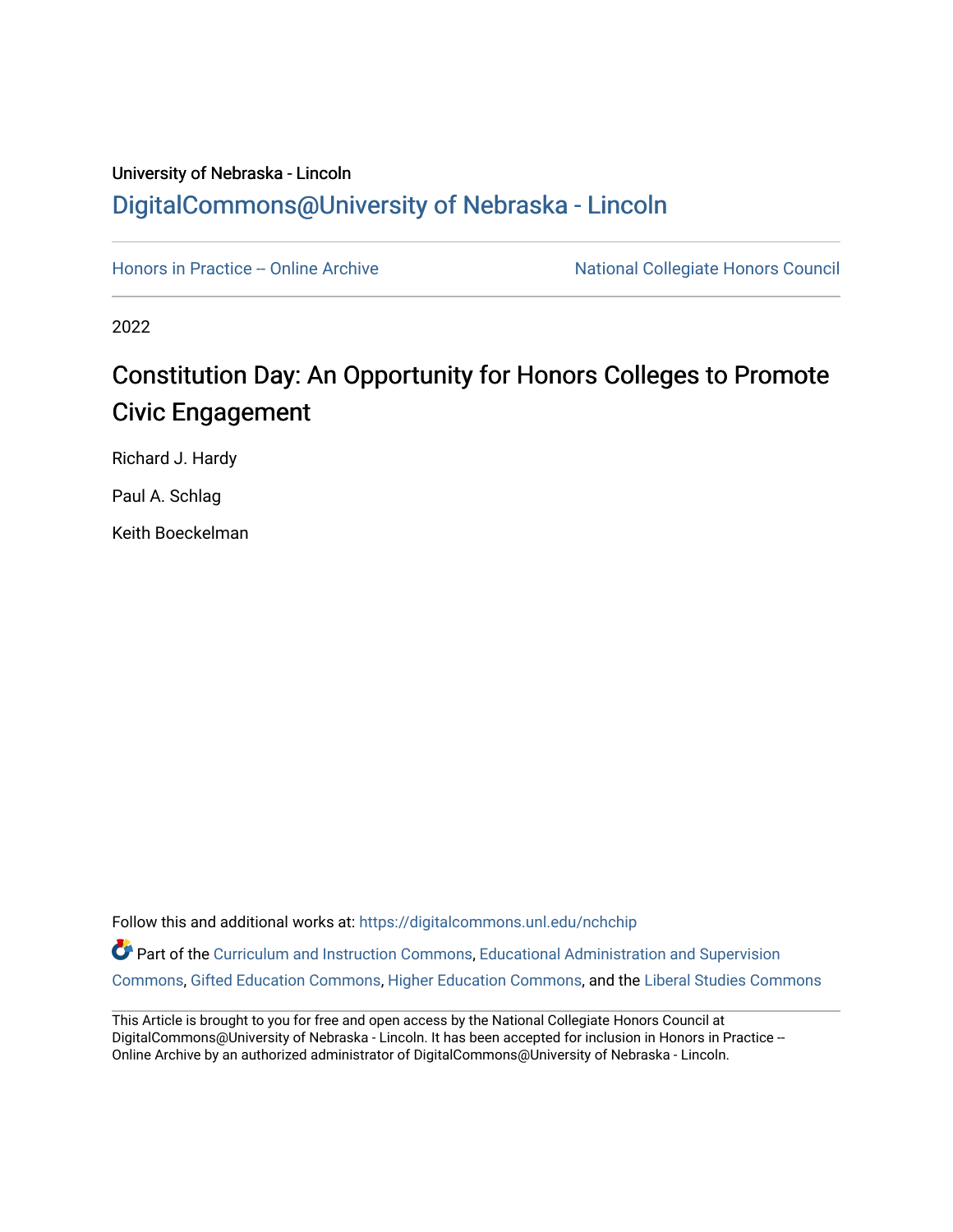# **Constitution Day: An Opportunity for Honors Colleges to Promote Civic Engagement**

RICHARD J. HARDY

Western Illinois University

Paul A. Schlag Central State University

### Keith Boeckelman

Western Illinois University

**Abstract**: The United States Constitution is the bedrock upon which government and society rest, yet its precepts remain generally unfamiliar to contemporary college students. Considering the extent of its impact and the misinformation regarding its purpose, content, efficacy, and limits, the authors provide suggestions for civic learning based on this seminal document. While all American educational institutions receiving federal funding must celebrate the U.S. Constitution each year on or near September 17th, research suggests that comprehensive and integrative instruction is scarce. Citing a lack of formal Constitution Day programming among honors colleges, the authors present a multi-modal framework for honors students to conduct research, stimulate critical thinking, showcase their findings, and engage in civic dialogues. Historical underpinnings of Constitution Day legislation are provided, and curricular guidelines are included.

**Keywords**: civics education; Constitution Day & Citizenship Day (U.S.); civic literacy; Western Illinois University (IL)–Centennial Honors College; Central State University (OH)–Honors College

**Citation:** *Honors in Practice*, 2022, Vol. 18: 45–63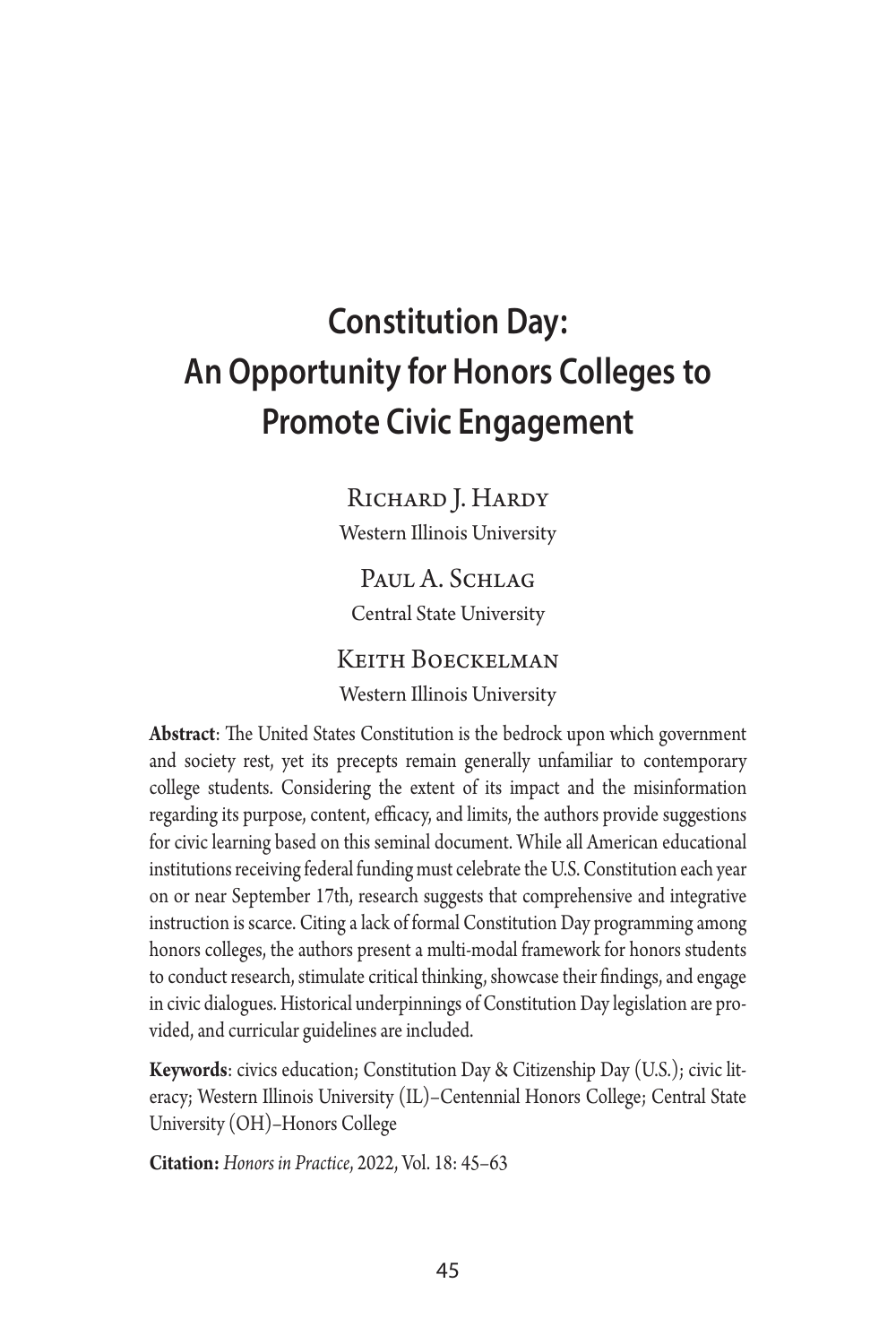# **introduction**

*"the Fate of Empires depends on the Education of Youth." —*Aristotle (qtd. in Peter, 1977)

 $\sum$  iversity is a dominant theme of American popular culture and educa-<br>tional life today. American society is a rich mixture of diverse individuals<br>as a sense from different actions and ethnic hadressen deed a behavior who come from different nations and ethnic backgrounds and who embrace myriad lifestyles, cultural traditions, religious beliefs, and philosophical, political, and ideological viewpoints. The blood of every nation flows through our collective body politic. While we embrace and celebrate this diversity, we need also to recognize what Americans share in common.

One paramount commonality is the United States Constitution, which is the oldest continuously functioning nation-state constitution in the world. Contrary to popular belief, the document is surprisingly parsimonious. It contains a Preamble, a succinct statement of our nation's founding principles; seven Articles separated by powers and restraints; and just 27 Amendments, the first ten of which are called the Bill of Rights, added in 1791. The entire document, excluding the signatories, is only 7,591 words long, or roughly the length of *USA Today*'s daily sports section. Despite its age and succinctness, the Constitution remains an abiding, workable framework upon which our nation is built and functions despite historical and contemporary debates about whether its institutional design inhibits democracy. These ongoing debates reinforce the Constitution's centrality to American politics and governance.

Unfortunately, studies have long revealed that many Americans, even honors students, have scant knowledge of or are badly misinformed about the purpose, history, content, efficacy, and limits of this classic document (cf. Naseem; Bailey; Rosen; "Poll"; Fouse; Stauss). Consider just a few examples. A recent annual survey by the Annenberg Public Policy Center (APPC) found that just 26 percent of Americans could accurately name the three branches of government (legislative, executive and judicial) set forth in the U.S. Constitution ("Americans are Poorly Informed"). The same survey found that 37 percent could not name a single right protected in the First Amendment (freedom of religion, speech, press, and assembly), and 53 percent erroneously believe immigrants have no protection under the U.S. Constitution. In a survey of 500 students attending 55 elite colleges (e.g., Brown, Northwestern, Yale, Bowdoin), 73 percent failed to pass a basic civics test ("Students Flunk"). This survey of college seniors also found that only 23 percent could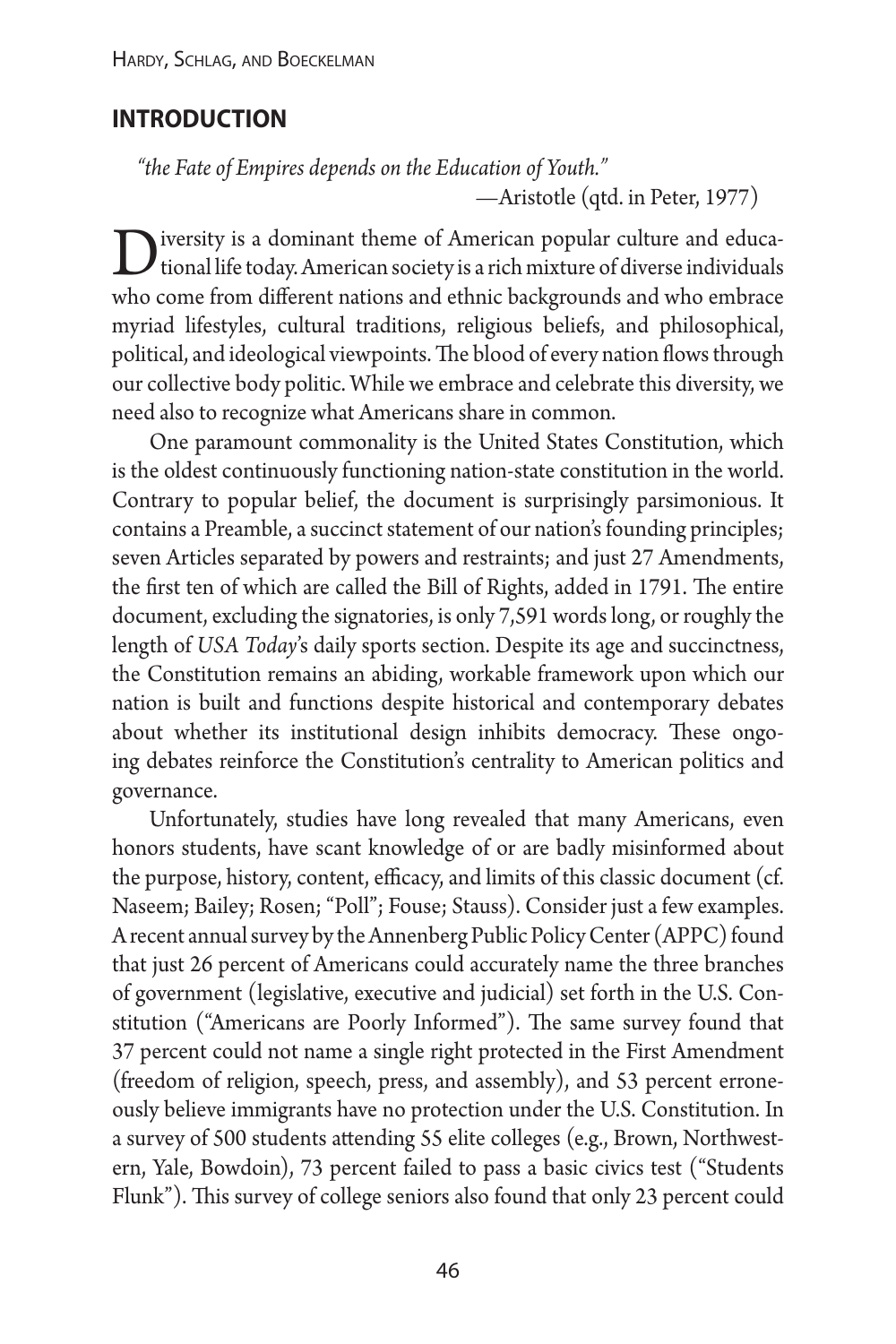correctly identify James Madison as the "Father of the Constitution," compared to 98 percent who correctly identified Snoop Dogg as a rap artist. Further, a 2019 national survey by the Woodrow Wilson National Fellowship Foundation reported that a mere 27 percent of Americans under the age of 45 could pass the Citizenship Test administered by the United States Citizenship and Immigration Service (Riccards).

## **constitution day celebration**

The widespread lack of basic civic knowledge led Louise E. Leigh, a senior citizen from Pomona, California, to forge a national campaign to celebrate the U.S. Constitution. Leigh was a lifelong learner and a tireless civic leader. Among other endeavors, she served on the National Selective Service Board, the California Respiratory Care Board, and the Los Angeles County Consumers Affairs Board, and she volunteered countless hours teaching English to new immigrants and tutoring at-risk school children through the New Revolution Baptist Church in Pasadena, California. In her early 80s, Leigh enrolled in a course on the U.S. Constitution offered by the National Center for Constitutional Studies, a nonprofit organization founded in 1971 by W. Cleon Skousen, a lawyer and professor at Brigham Young University. The course awakened Leigh to the quintessential history and workings of the Constitution, inspiring her to further promote the Constitution. In 1997, at the age of 83, she founded the National Constitution Day, Incorporated, a nonprofit organization dedicated to setting aside one day a year to study and honor our nation's foundational document.

Leigh lobbied Congress relentlessly and eventually convinced Robert Byrd, a seasoned and revered U.S. Senator from West Virginia, to include an eleventh hour "Constitution Day" amendment to the 2004 Omnibus Spending Bill. The bill subsequently became law and took effect in 2005. Under the law, every educational institution receiving federal funding must celebrate the U.S. Constitution each year on or near September 17. September 17, 1787, was the date the delegates to the U.S. Constitution approved the document and sent it to the states for ratification. While all educational institutions across the nation must observe Constitution Day or face the prospect of losing federal funding, each institution decides the method and scope of the observance.

Implementation of this law varies considerably. A 2013 study, conducted by the American Democracy Project (ADP), examined how colleges and universities across the country commemorated Constitution Day. The ADP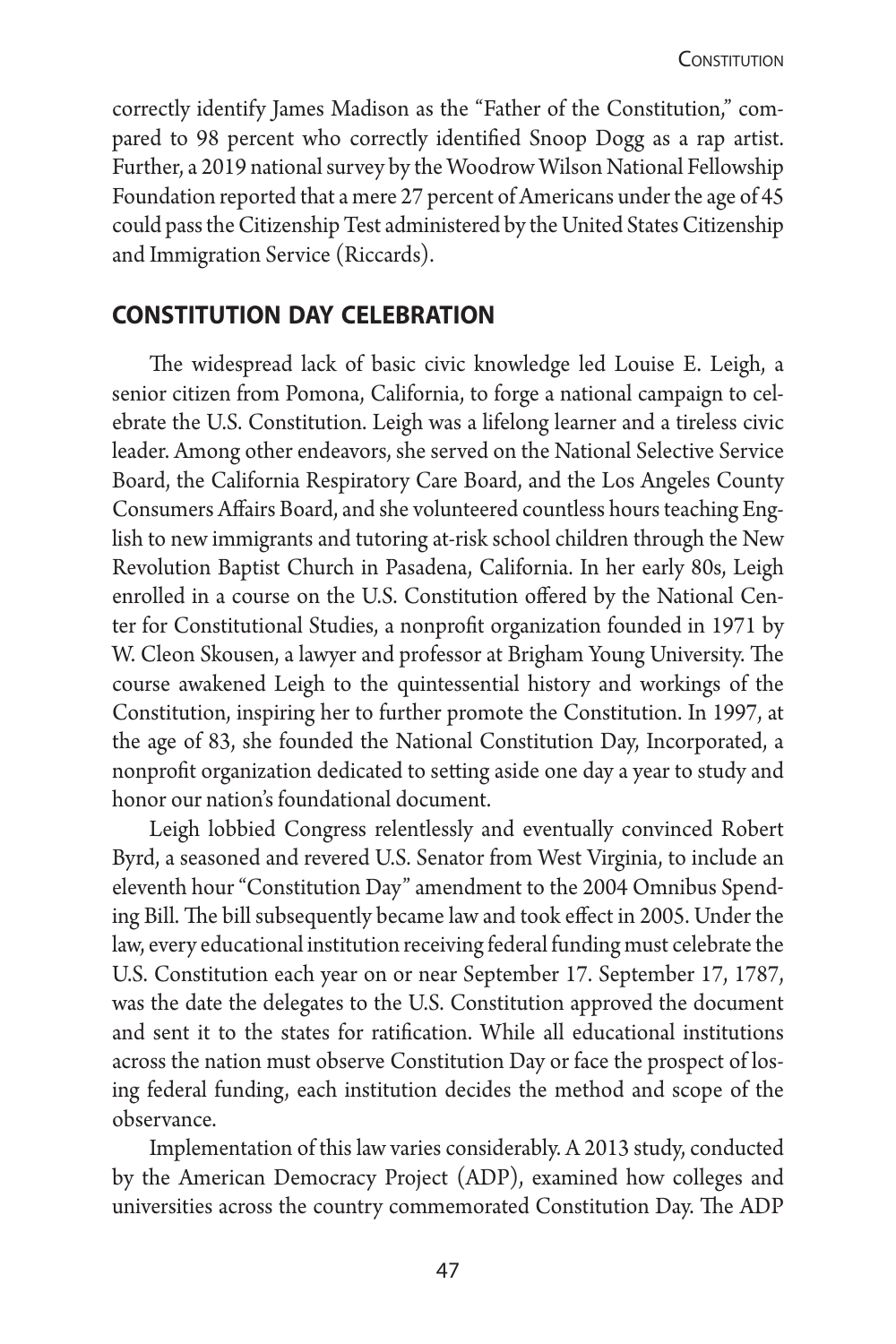is an initiative of the American Association of State Colleges and Universities (AASCU), whose constituency is largely composed of state-supported regional universities that offer limited or no doctoral degrees. As such, its membership consists of institutions that are peers of and similar to Western Illinois University. Some examples of the Constitution Day activities cited in the study are highlighted below:

- Missouri State University sponsored a speaker from the Federal Defender's Office of Western Missouri to discuss the Supreme Court Case *Gideon v. Wainwright* and posted facts about the Constitution on Facebook and the university's website.
- Metropolitan State University of Denver hosted a panel on religious liberty that included faculty, a representative from the American Civil Liberties Union, and a state legislator.
- St. Cloud State University sponsored a survey of students' knowledge of the Constitution in the student union.
- Ferris State University conducted a panel discussion on the First Amendment's Freedom of Speech guarantees.
- Middle Tennessee State University held a mock Supreme Court event featuring three pivotal cases, with relevant classes participating in the simulation.
- Weber State University baked a "birthday cake for the Constitution" and provided students with copies of the document.
- • The University of Missouri at St. Louis sponsored a student discussion of how emerging technologies, including social media, have affected First Amendment rights. (American Democracy Project)

Of course, the preceding activities represent select examples, and actual practices range widely from ambitious multi-day events that include speakers and specific programming to more passive document displays.

Higher education has long served as a foundation for nurturing a democratic society (Barnhardt, Sheets, and Pasquesi). Preparing students to be active citizens is a core value of colleges and universities in the United States (Colby et al.; Flanagan and Levine; American Association of State College and Universities). Honors colleges are particularly well-positioned to exercise this role given the academically motivated and engaged students they serve. Honors colleges are the academic heart and soul of today's universities, the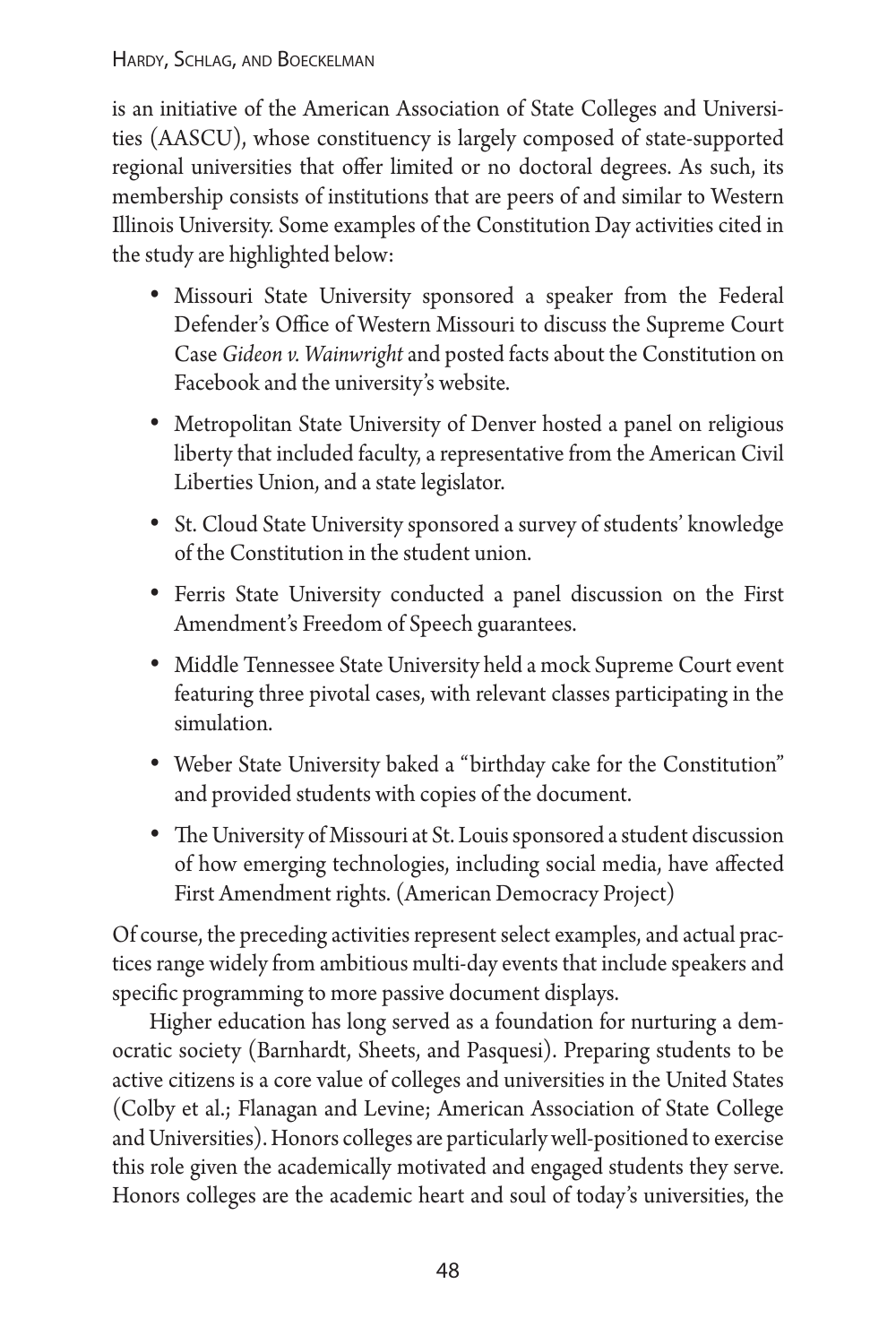centers of intersecting academic units; they draw the brightest and best faculty and students from every undergraduate major and program they serve. Honors college leadership in this realm also helps prepare students for their post-baccalaureate future. According to a survey conducted by the American Association of State Colleges and Universities, close to 82% of employers believed that students should take courses that ensure the "vitality of democracy." The annual Constitution Day Celebration thus presents a singular opportunity for honors colleges to lead the way in promoting democracy and constitutional literacy on their respective campuses. It provides a vehicle for interdisciplinary faculty collaboration, student research presentations, and interactive learning and civic engagement activities while promoting civic education and satisfying the federal mandate. In addition, it offers a venue to critically assess the Constitution's continuing role in politics and government. While honors colleges can lead the way, participation should not be limited exclusively to honors students. Therefore, the model presented below is open to all faculty and students on campus and to the broader community as well.

## **the centennial honors college model**

At Western Illinois University, the responsibility for organizing and implementing annual Constitution Day events rests with the Centennial Honors College, working in conjunction with the Departments of Political Science and History. Western Illinois University is a regional comprehensive state university with an overall enrollment of 7,000 students. The Centennial Honors College has approximately 700 students. In addition to its normal responsibility of identifying, recruiting, and educating honor students, the Centennial Honors College also sponsors myriad honors societies (e.g., Phi Eta Sigma, Phi Kappa Phi, Golden Key, Tau Sigma) and honors clubs (e.g., Student Honors Association, Honors Student Think-Tank, Honors Ambassadors), successfully nominates students for prestigious scholarships (e.g., Rhodes, Goldwater, Truman, Boren, Udall, Lagrant, Fulbright), and organizes annual pre-law and pre-med symposia, undergraduate research days, honors convocations, and the quadrennial campus-wide mock presidential election.

Planning for Constitution Day begins a year in advance. The theme and format of the event are determined by a committee co-chaired by the dean of the Centennial Honors College and the chair of the Political Science Department. Themes vary from year to year, and previous themes include: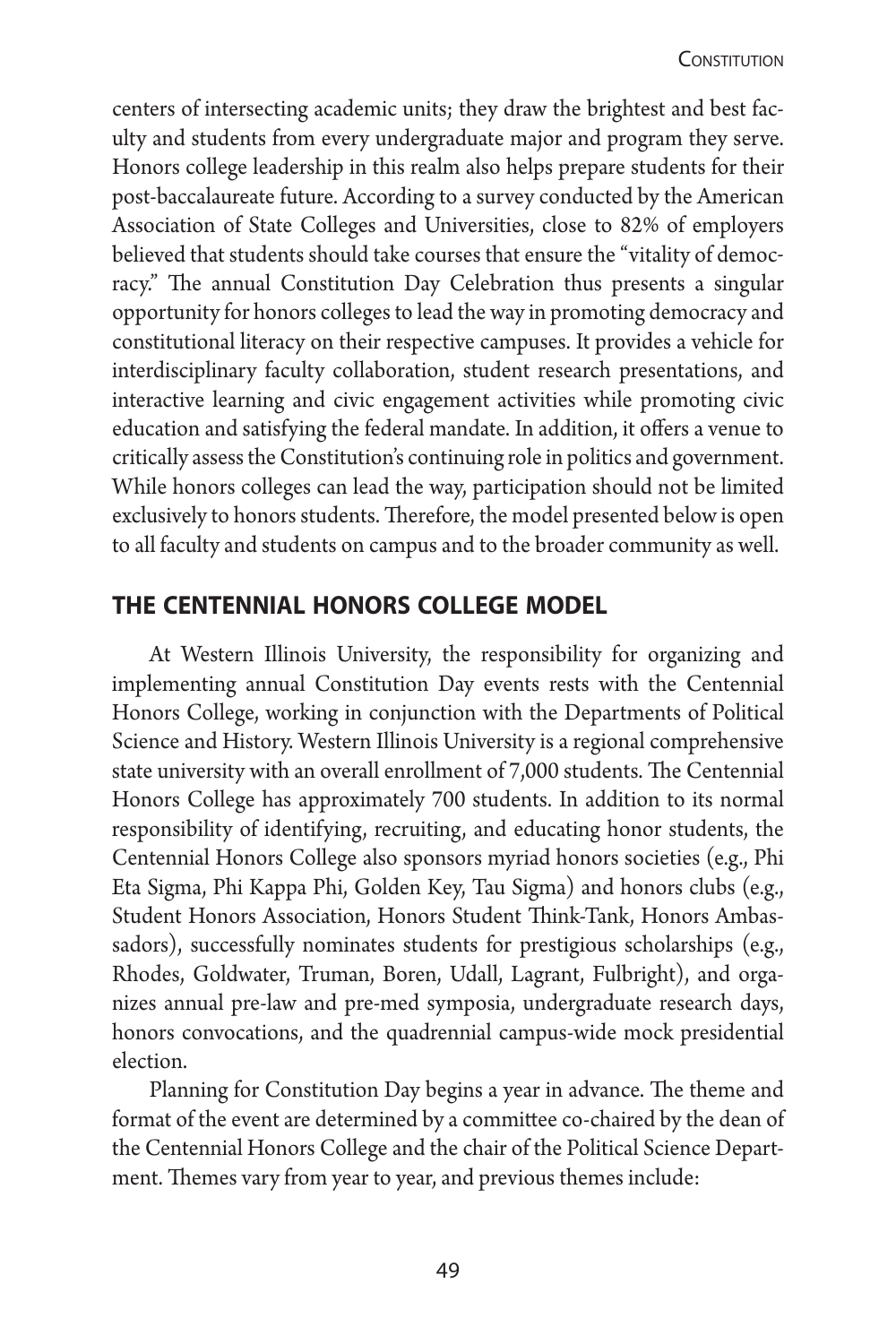- The Constitution and Freedom of the Press,
- • Search and Seizure under the Fourth Amendment,
- • Separation of Powers *with* Checks and Balances,
- • Presidential Powers and Constraint,
- The Constitution and Religious Freedom,
- Federalism and the Constitution,
- The Constitution and Women's Rights,
- • Civil Rights and the Constitution,
- Privacy Rights under the Constitution,
- • The Meaning of the Fifth Amendment,
- • Article V and Amending the Constitution, and
- • Citizenship and Immigration under the Constitution.

We found it prudent to center themes on current events, drawing interest and making the university-wide event more meaningful and relevant.

After determining the theme of Constitution Day, the committee next selects a venue and time slot for the event. Ideally, the event should be centrally located on campus and offer ample space for public displays, poster presentations, panel discussions, and intermingling of participants and the general public. At Western Illinois University, we found the main branch library to be the ideal location to hold the events. The building is located at the center of campus and has sufficient space to display up to 200 research posters plus ample seating for the formal presentations. See Figure 1 for examples of promotional posters from past celebrations.

There are four major components to our Constitution Day observances: 1) Student Research Posters, 2) Panel Discussions and Public Commentary, 3) Historical Research and Documents posted on the Honors College website, and 4) Video Recordings and Broadcasting of the Panel Discussions on UTV, Western Illinois University's public broadcast television station.

### **Student Research Posters**

Foremost among the major components are the research posters created and presented by our students. Research papers employ an educational method long used at research conferences sponsored by the National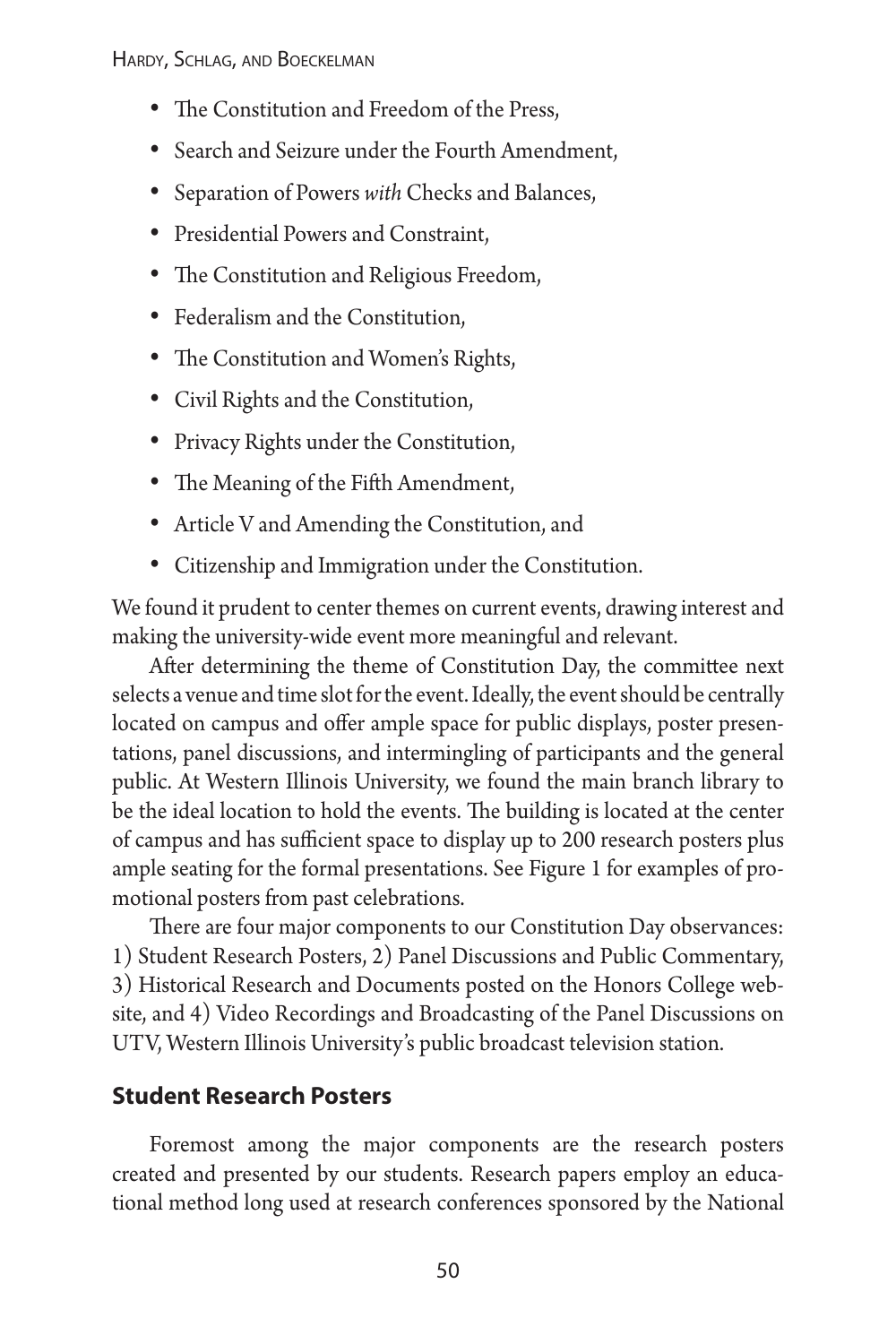Collegiate Honors Council and affiliated regional and state honors associations. At the very beginning of the fall semester, we promulgate a promotional poster and invite all undergraduate students to participate. We also contact professors teaching classes relating to the Constitution and invite them to give in-course or extra credit for student participation. Not surprisingly, we tend to draw disproportionately from honors history and political science classes, but we also have many students participate from the Departments of Military

**Figure 1. Examples of Past Promotional Posters**

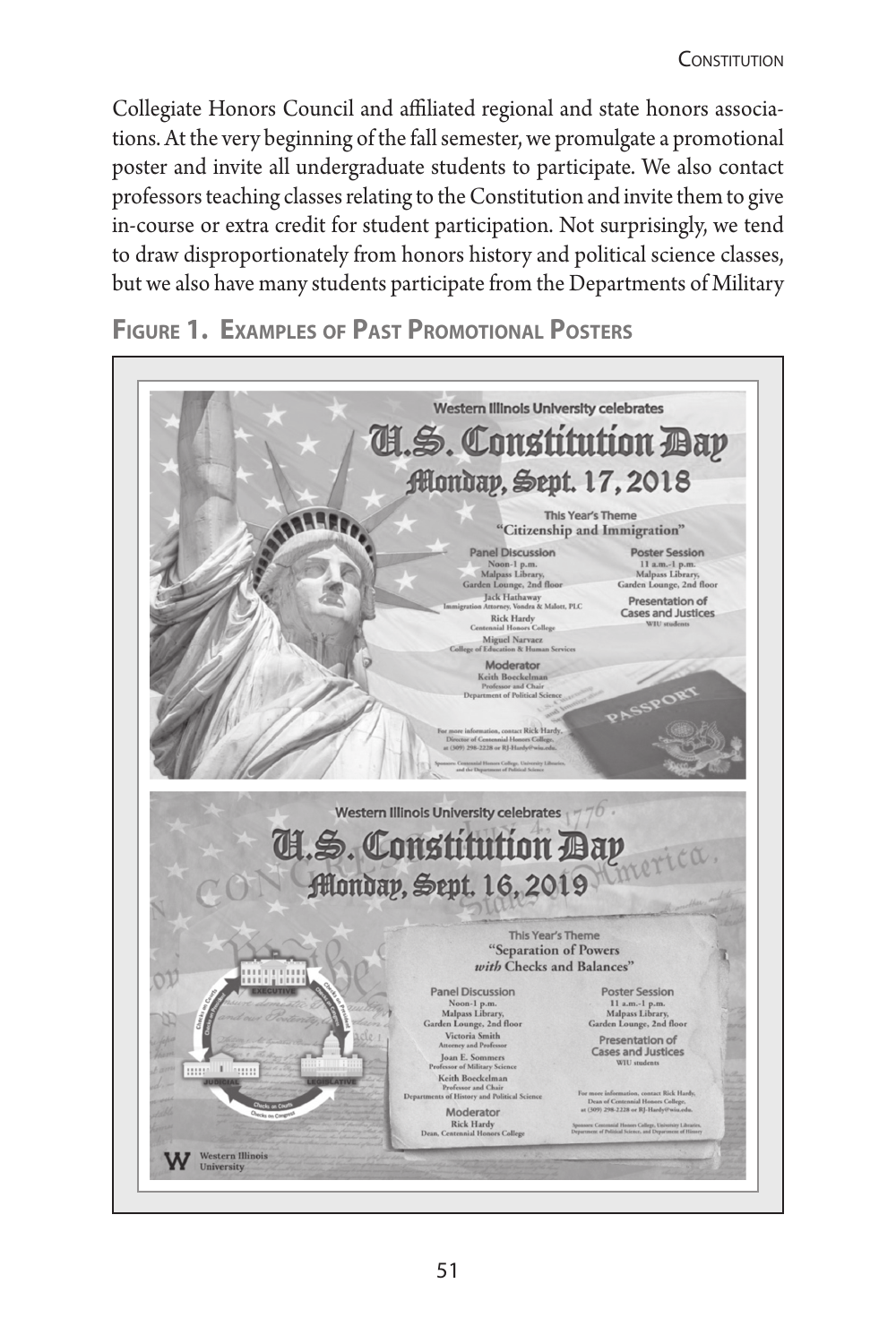Science, Women's Studies, and African American Studies. The Constitution Day committee then emails each student with a list of possible research topics pertinent to the theme for the year. Students, for example, may choose to research a relevant Supreme Court decision, an important provision of the Constitution, a famous Supreme Court justice, or a current constitutional

**Figure 2. Sample Poster of Famous Supreme Court Decision**

| Background of the Case,<br>historical setting and dates<br>[Picture of people or place] | <b>Your Name</b><br>and participating class<br>Name of the Case<br>and citation | <b>Majority Opinion</b><br>[Picture or background<br>of the justice |
|-----------------------------------------------------------------------------------------|---------------------------------------------------------------------------------|---------------------------------------------------------------------|
| <b>Facts of the Case</b>                                                                | $Question(s)$ of Law                                                            | Dissenting or                                                       |
| (Who sued whom and why?)                                                                | raised in the case                                                              | <b>Concurring Opinions</b>                                          |
| Litigants' Background                                                                   | <b>Decision of the Court Splits</b>                                             | <b>Significance of the Decision</b>                                 |
| [Pictures of litigants]                                                                 | $(e.g., 9-0, 5-4)$                                                              | <b>Sources Used</b>                                                 |

# **Figure 3. Sample Poster of Famous Supreme Court Justice or Constitutional Figures**

| <b>Biographical Information</b><br>(Date, Birthplace, Family) | <b>Your Name</b><br>and participating class<br>Name of Justice or<br><b>Historical Figure</b> | <b>Important Decisions,</b><br>Accomplishments |
|---------------------------------------------------------------|-----------------------------------------------------------------------------------------------|------------------------------------------------|
| <b>Education, Early Experience,</b><br><b>Work History</b>    | <b>Pictures of the Subject</b>                                                                | <b>Famous Quotations</b>                       |
| Appointments, Years on the<br><b>Supreme Court</b>            | <b>Judicial or Political</b><br>Philosophy<br>(e.g., Judicial Restraint<br>or Activism)       | <b>Sources or Suggested</b><br>Readings        |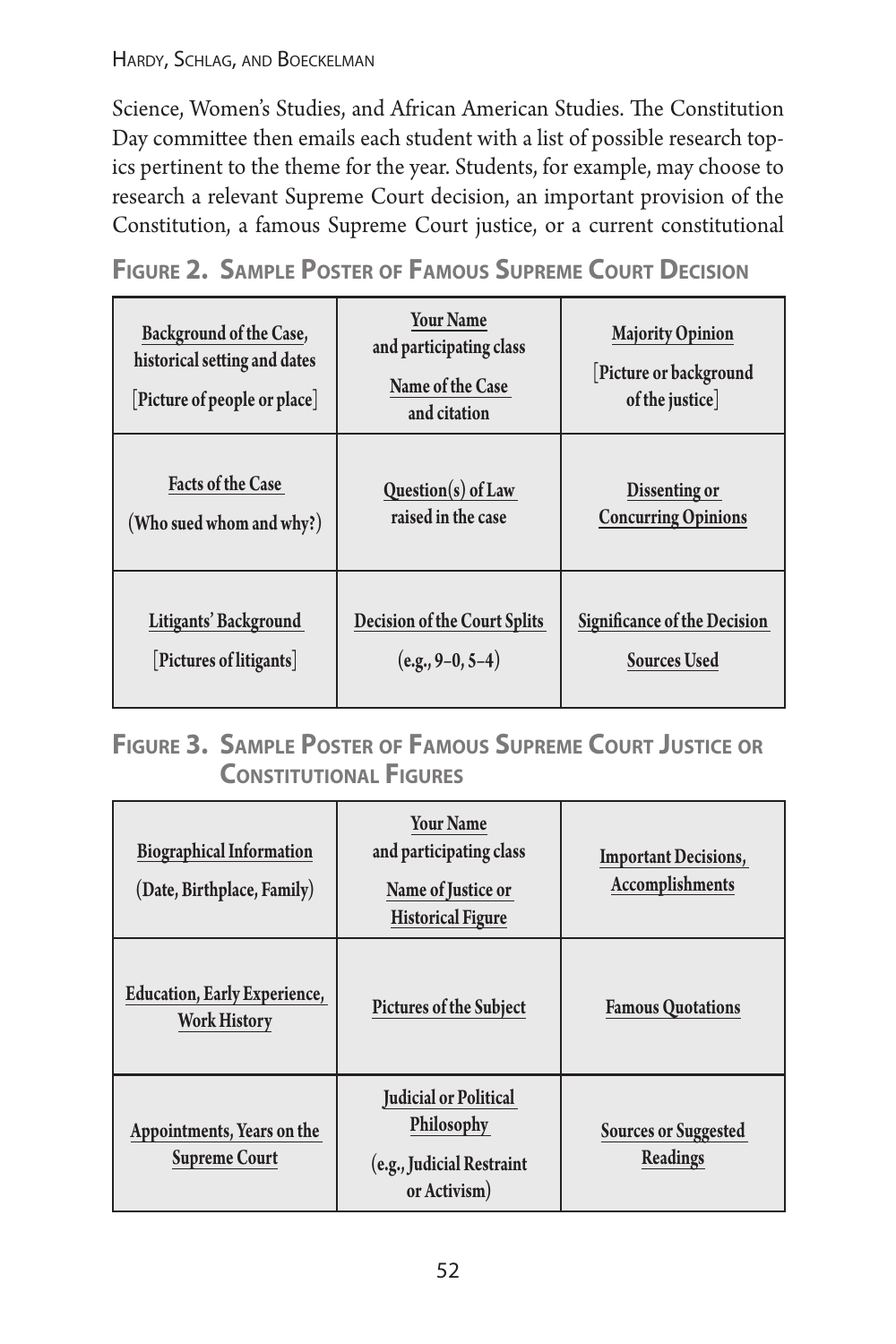issue. This focus reinforces the idea that the Constitution evolves through interpretation as different generations grapple with its meaning and its relevance to contemporary challenges.

Students are then provided guidelines for conducting research and instructions for setting up a research poster using PowerPoint. The honors college furnishes the research posters and covers the cost of color copying and producing them. Throughout the process, students work closely with their professors or staff at the honors college to ensure that their research is accurate, grammatically correct, properly cited, and professionally presented. Students are also strongly encouraged to work collaboratively with fellow classmates and with the staff at the university library.

Students are provided with the template in Figure 2 as a suggestion for showcasing PowerPoint slides on 4' X 3' display boards. Each board holds between 9 and 12 PowerPoint slides. Students are encouraged to be creative with colors, photos, and descriptions of the cases at hand. We also provide them with copies of posters from previous years to give them ideas for how to construct theirs. While there is no one way to display research posters, Figures 2 and 3 offer some suggestions for organizing a poster.

A full understanding of the content of the U.S. Constitution requires knowledge of Supreme Court decisions and the justices who wrote them. As Chief Justice Charles Evans Hughes once quipped, "The Constitution is what a majority of justices say it is." Students are therefore asked to select one Supreme Court decision or Supreme Court jurist to research and present. The list of cases and key figures to research is substantial.

Following is a list of notable Supreme Court decisions relating to the topic of "Separation of Powers *with* Checks and Balances." These cases expand or restrict congressional powers, presidential powers, or both. Included are cases dealing with vetoes, pocket vetoes, legislative vetoes, line-item vetoes, judicial review, appointment powers, removal powers, taxing power, congressional privilege, executive privilege, executive orders, reapportionment, treaty powers, executive agreements, war powers, pardons, amnesty, reprieves, commerce, and spending, to name but a few.

*Marbury v. Madison (1803) McCulloch v. Maryland (1819) Luther v. Borden (1849) Colgrove v. Green (1946) Baker v. Carr (1962) J. W. Hampton*, *Jr.*, *& Co. v. U.S (1928)*

*Gibbons v. Ogden (1824) U.S. Term Limits*, *Inc. v. Thornton (1995) Worcester v. Georgia (1832) In Re Neagle (1890) In Re Debs (1895) Schechter Poultry Corp. v. U.S. (1935)*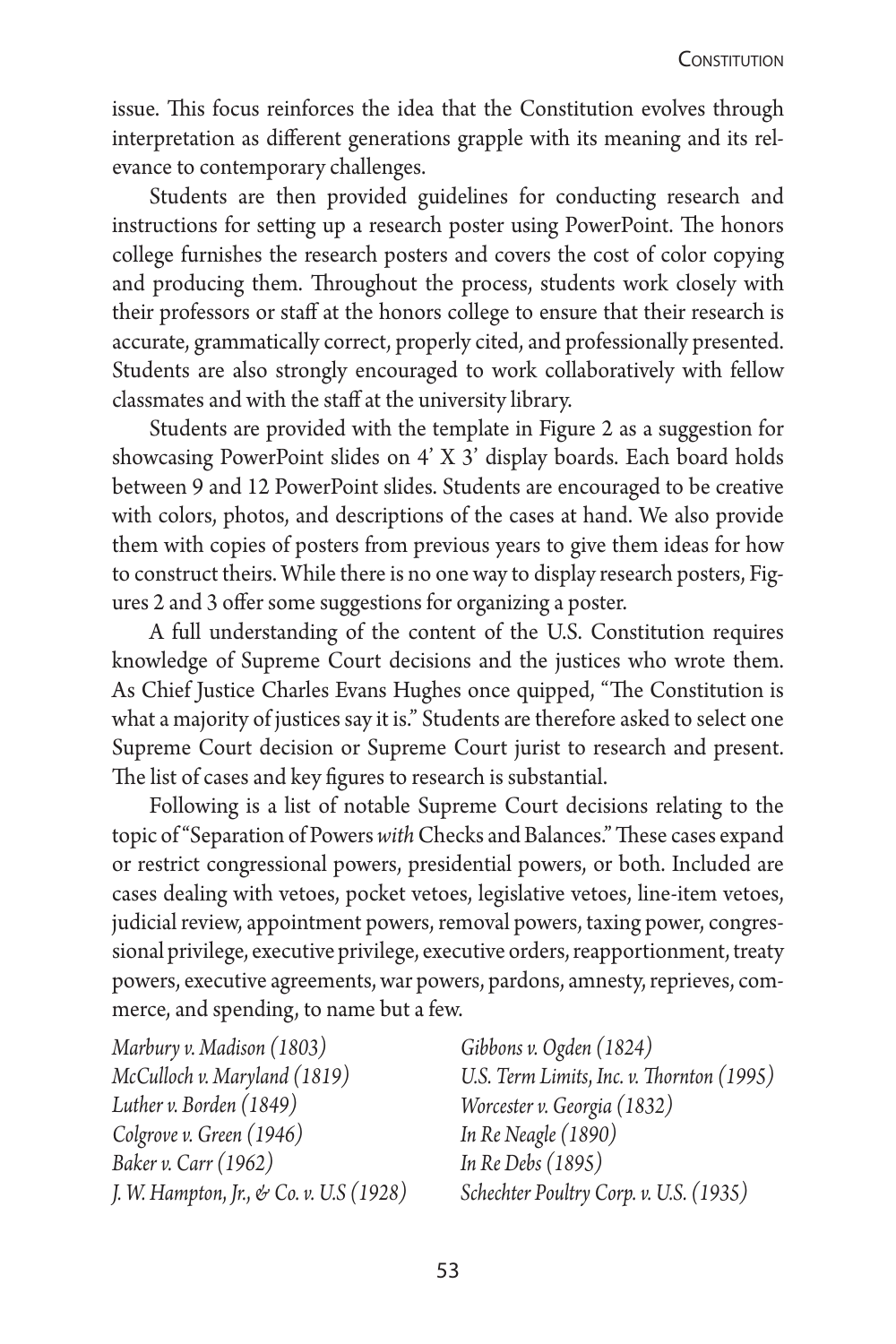*Panama Refining Co. v. Ryan (1935) Mistretta v. United States (1989) U.S. v. E.C. Knight Co. (1895) Champion v. Ames (1903) Hammer v. Dagenhart (1918) Helvering v. Davis (1937) NLRB v. Jones Laughlin Steel (1937) U.S. v. Darby Lumber (1941) Wickard v. Filburn (1942) Heart of Atlanta Motel v. U.S. (1964) Katzenbach v. McClung (1964) NFIB v. Sebelius (2012) McGrain v. Daugherty (1927) Watkins v. United States (1957 Barenblatt v. United States (1959) Senate Select Com. v. Packwood (1994) Powell v. McCormack (1969) Gravel v. U.S. (1972) Hutchinson v. Proxmire (1979) U.S. v. Lopez (1995) Schechter Poultry Corp. v. U.S. (1935)*

*United States v. Smith (1932) Myers v. United States (1926) Humphrey's Executor v. U.S.(1935) Bowsher v. Synar (1986) Morrison v. Olson (1988) Wright v. United States (1938) Kennedy v. Sampson (1974) INS v. Chadha (1983) Clinton v. City of New York (1998) Citizens United v. FEC (2012) Ex Parte Garland (1867) Ex Parte Grossman (1925) Schick v. Reed (1974) Mississippi v. Johnson (1867) United States v. Nixon (1974) Nixon v. Fitzgerald (1982) Clinton v. Jones (1997) Lilly Ledbetter Fair Pay Act of 2009 Ledbetter v. Goodyear Tire Co. (2007) Gundy v. United States (2019)*

Following is a list of leading cases dealing with the theme "Establishment and Free Exercise Clauses of the First Amendment." Included are major Supreme Court decisions pertaining to prayers in public places, government aid to religious schools, freedom of worship, government regulation of religious activities, taxing churches and church properties, conscientious objector status, religious rights of parents, public vouchers to attend sectarian schools, religious displays on public places, freedom to engage in religious practices, compulsory flag salute laws, and religious activities in public schools and the workplace.

| Gibbons v. D.C. (1886)               |
|--------------------------------------|
| Bradfield v. Roberts (1899)          |
| Cummings v. Missouri (1866)          |
| Scopes v. State (1927)               |
| Torcaso v. Watkins (1961)            |
| McGowan v. Maryland (1961)           |
| Everson v. Board of Education (1947) |
| Walz v. Tax Commission (1970)        |

*Bowen v. Kendrick (1988) Tilton v. Richardson (1971) Zorach v. Clauson (1952) Curtis v. Falmouth (1996) Cantwell v. Connecticut (1940) Jones v. Opelika (1942) Murdock v. Pennsylvania (1943) Thomas v. Review Board (1981)*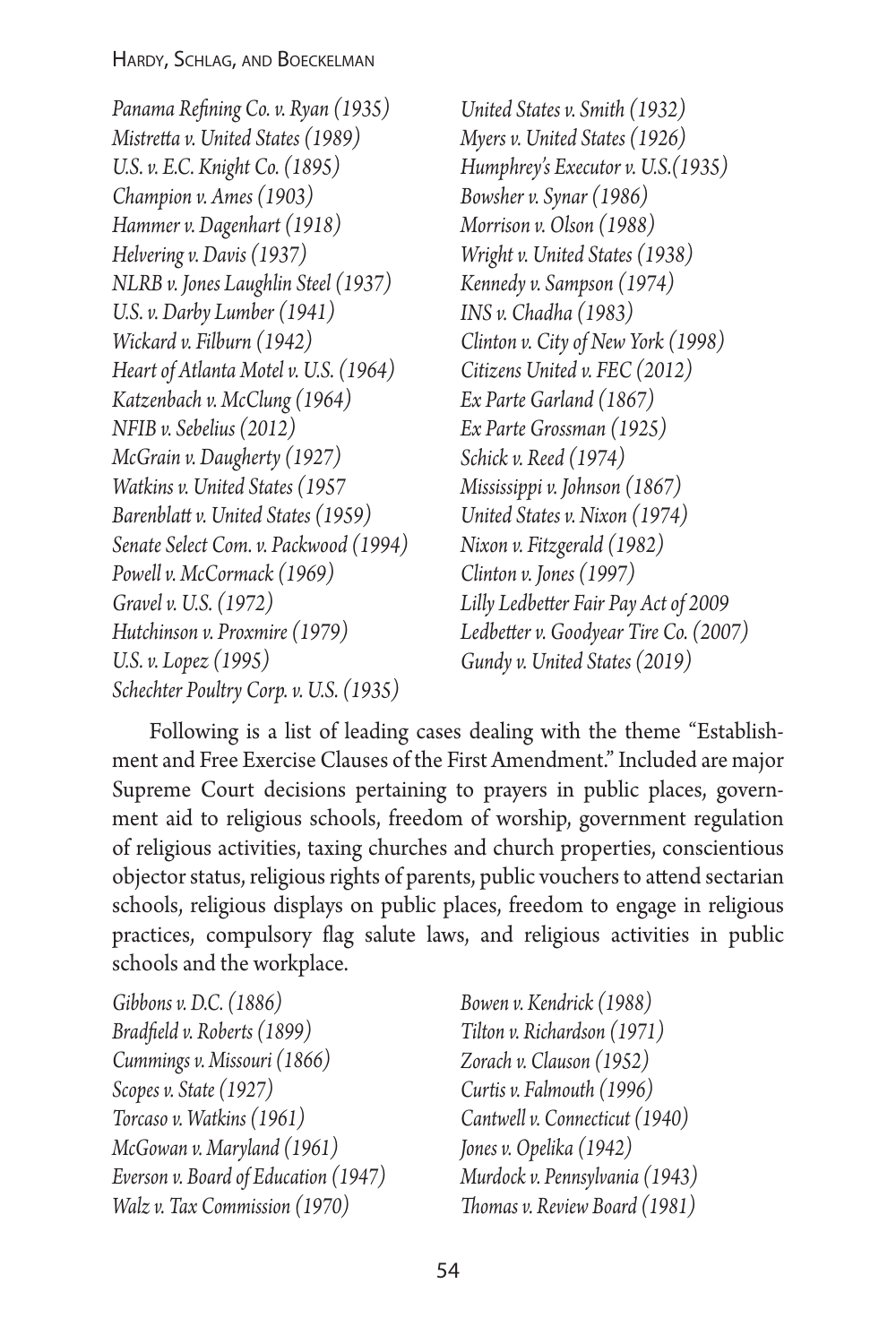*Swaggart Ministries v. Bd. of Equal. (1990) Engel v. Vitale (1962) Abington School District v. Schempp (1963) Marsh v. Chambers (1983) Wallace v. Jaffree (1985) Lee v. Weisman (1992) Town of Greece v. Galloway (2014) Lemon v. Kurtzman (1971) Mitchell v. Helms (1999) Zelman v. Simmons-Harris (2002) Lutheran v. Comer (2017) Wooley v. Maynard (1977) Reynolds v. United States (1879) Jacobson v. Massachusetts (1905) Minnesota v. Hershberger (1990) People v. Woody (1969) Flast v. Cohen (1968) McCollum v. Board of Education (1948) Stone v. Graham (1980) Wallace v. Jaffree (1985) Board of Education v. Allen (1968)*

*Goldman v. Weinberger (1986) Lynch v. Donnelly (1984) Allegheny County v. ACLU (1989) Capitol Square Advisory Bd. v. Pinette (1995) McCreary County v. ACLU (2005) Van Orden v. Perry (2005) Minersville School District v. Gobitis (1940) West Virginia v. Barnette (1940) Rosenberger v. UVA (1995) Bunn v. North Carolina (1949) Wisconsin v. Yoder (1972) Wooley v. Maynard (1977) Goldman v. Weinberger (1986) Boerne v. Flores (1997) Sherbert v. Verner (1963) Employment Division v. Smith (1925) Widmar v. Vincent (1981) Westside S.D. v. Mergens (1990) Masterpiece Cakeshop v. Colorado Civil Rights Com. (2018)*

Relevant to current events, below is a partial list of famous [and infamous] Supreme Court cases and leaders related to "Civil Rights and Equal Protection of the Law."

| The Antelope (1825)                          | Ï |
|----------------------------------------------|---|
| The Amistad (1839)                           |   |
| Prigg v. Pennsylvania (1842)                 | Ι |
| Dred Scott v. Sanford (1857)                 | ( |
| Minor v. Happersett (1879)                   | ŀ |
| The Civil Rights Cases (1883)                | T |
| Pace v. Alabama (1883)                       | I |
| Plessy v. Ferguson (1996)                    | T |
| Guinn v. United States (1915)                |   |
| Smith v. Allwright (1944)                    | J |
| South Carolina v. Katzenbach (1966)          | I |
| Harper v. Virginia Board of Elections (1966) | ( |
| Oregon v. Mitchell (1970)                    | Ţ |
| Kramer v. Union Free School District (1969)  |   |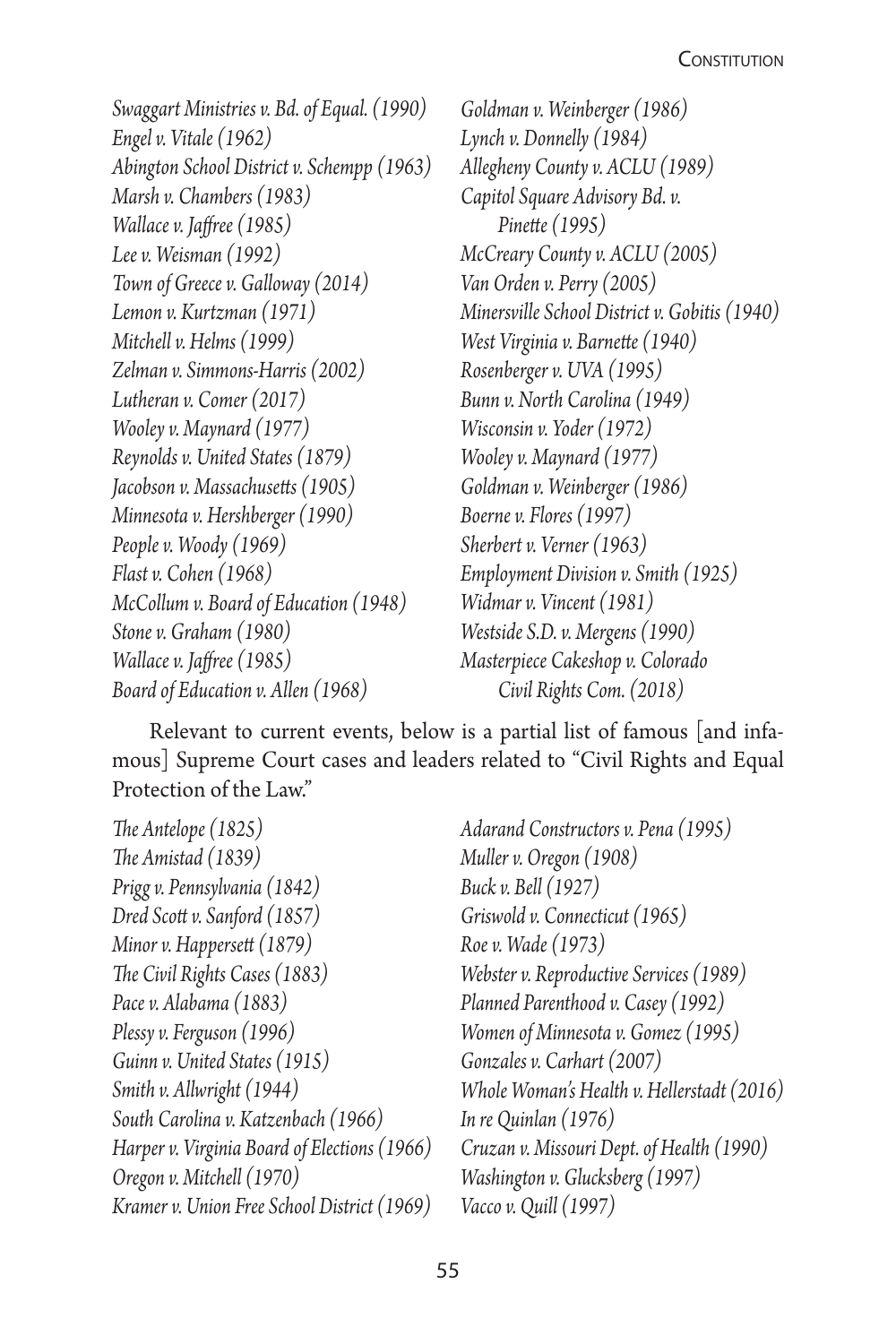*Rice v. Hawaii (1999) Crawford v. Marion Co. Election Board (2008) Shelby County v. Holder (2013) Baker v. Carr (1962) Reynolds v. Sims (1964) Gomillion v. Lightfoot (1960) Davis v. Bandemer (1986) Shaw v. Reno (1993) Vieth v. Jebelirer (2004) Missouri ex rel Gaines v. Canada (1938) Sweatt v. Painter (1950) Brown v. Board of Education (1954) Bolling v. Sharp (1954) Swann v. Charlotte-Mecklenburg S. D. (1971) U.S. v. Fordice (1992) Missouri v. Jenkins (1995) Grutter v. Bollinger (2003) Gratz v. Bollinger (2003) Fisher v. University of Texas (2016) Reed v. Reed (1971) Frontiero v. Richardson (1973) Rostker v. Goldberg (1981) Grove City College v. Bell (1984) United States v. Virginia (1996) Altitude Express*, *Inc. v. Zarda (2020) Shelly v. Kraemer (1948) Jones v. Mayer (1968) Loving v. Virginia (1967) Seif v. Chester Residents (1998) Griggs v. Duke Power Company (1971) City of Richmond v. J.A. Croson Co. (1989)*

*Bowers v. Hardwick (1986) Lawrence v. Texas (2003) Obergefell v. Hodges (2015)* Rosa Parks Willa Brown Sojourner Truth Frederick Douglas W.E.B. Dubois Rev. Dr. Martin Luther King, Jr. John Lewis Ella Baker Roy Wilkins Malcolm X C.T. Vivian Betty Friedan Whitney Young Elie Wiesel Cesar Chavez Dick Gregory Harvey Milk Sylvia Rivera Gloria Steinem Barbara Jordan Matsue Endo Judy Shepard Gordon Hirabayashi Fred Korematsu Elizabeth Cady Stanton Lloyd Gaines Thurgood Marshall Henry Espy Charles H. Houston Linda Brown

Students may also find this list of "Notable Supreme Court Justices and Legal Scholars" intriguing subjects for research and presentation.

Amy Coney Barrett Brett Kavanaugh Neil Gorsuch

Robert Jackson Wiley Rutledge William O. Douglas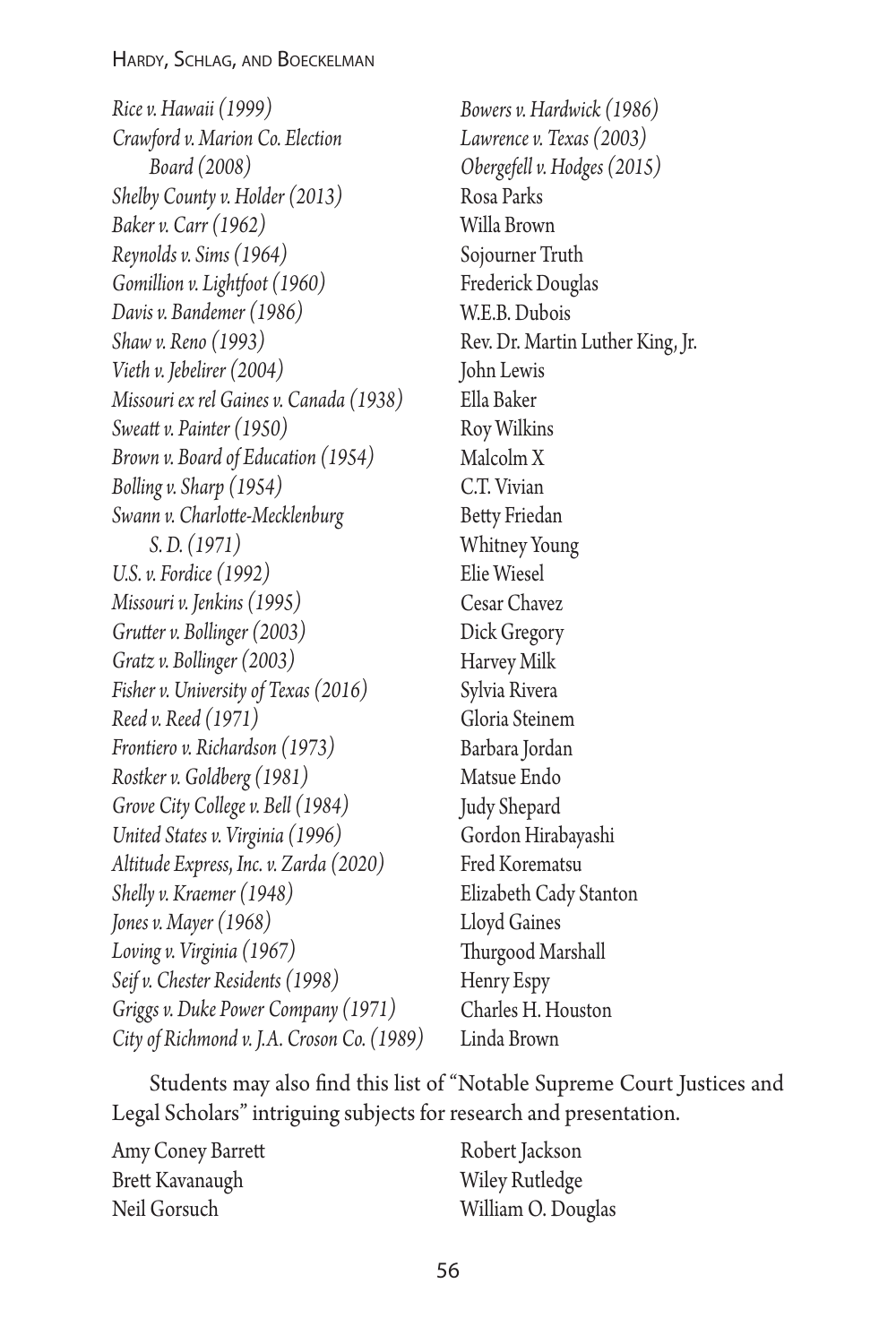Elena Kagan Sonia Sotomayor Samuel Alito Stephen Breyer John G. Roberts Ruth Bader Ginsburg Clarence Thomas David Souter Anthony Kennedy Antonin Scalia Sandra Day O'Connor John Paul Stevens William H. Rehnquist Lewis F. Powell Harry Blackmun Thurgood Marshall Abe Fortas Arthur Goldberg Byron R. White Potter Steward Charles Whittaker William J. Brennan John Marshall Harlan Tom Clark Harold Burton Frank Murphy

Stanley Reed Felix Frankfurter Hugh Black Harlan Fiske Stone Willis Van Devanter Oliver Wendell Holmes, Jr. Henry Brown Rufus Peckham Stephen Field William Strong John Jay John Rutledge Oliver Ellsworth John Marshall Robert B. Taney Salmon Chase Morrison Waite Melville Fuller Edward White Fred Vinson Earl Warren Warren Burger William Blackstone Edward Coke Learned Hand

Students could also research the Founders and the people and events leading up to the Convention in Philadelphia.

| James Langdon          | Charles Pinckney            |
|------------------------|-----------------------------|
| Nicholas Gilman        | Pierce Butler               |
| Nathanial Gorham       | William Few                 |
| Rufus King             | Abraham Baldwin             |
| William Samuel Johnson | William Jackson             |
| Roger Sherman          | George Washington           |
| Alexander Hamilton     | Declaration of Independence |
| William Livingston     | Second Continental Congress |
| David Brearley         | Shay's Rebellion            |
| Jonathan Day           | Articles of Confederation   |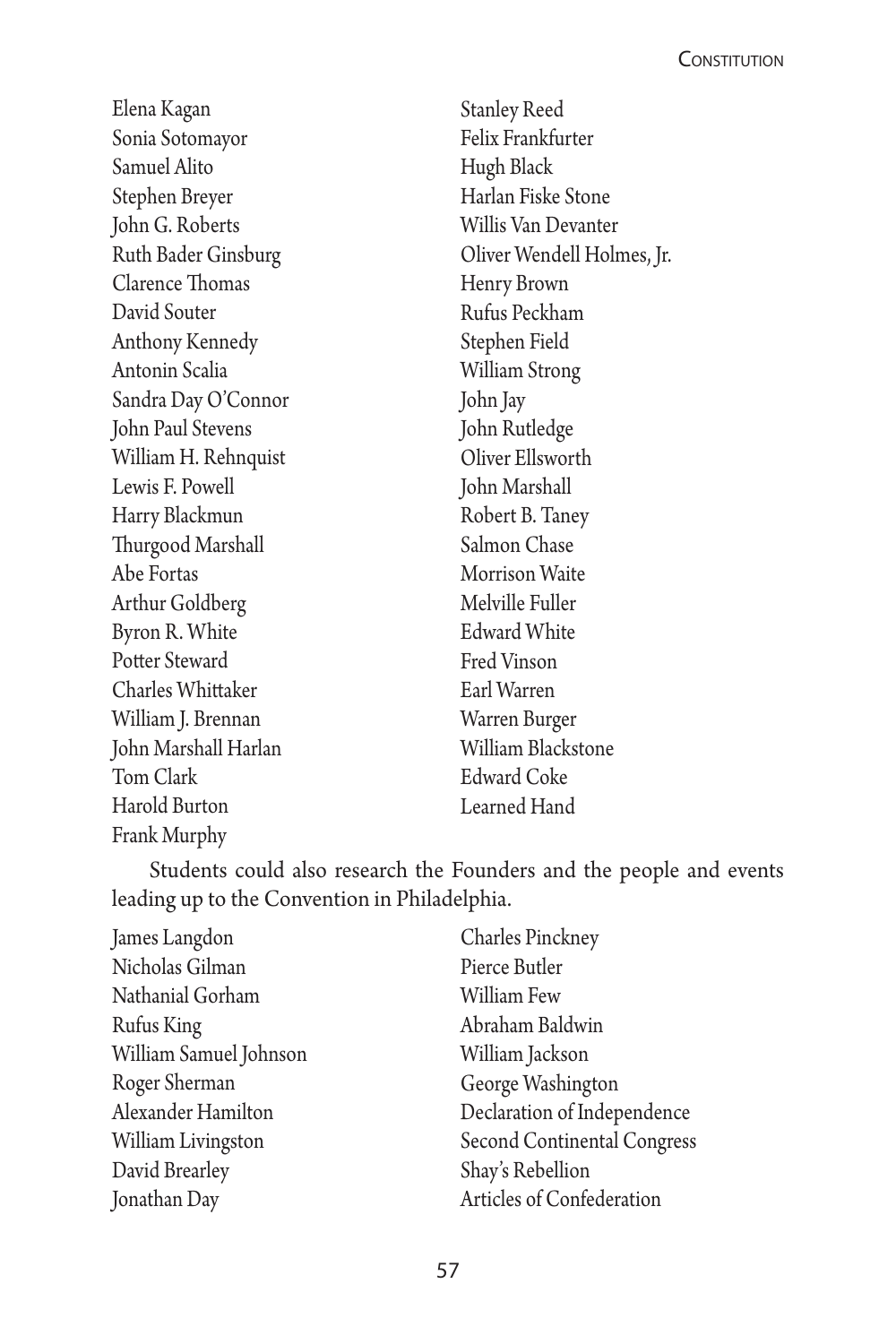| Benjamin Franklin      | Virginia Declaration of Rights |
|------------------------|--------------------------------|
| Thomas Mifflin         | John Locke                     |
| Robert Morris          | Jean Jacque Rousseau           |
| George Clymer          | Thomas Hobbes                  |
| Jared Ingersoll        | Virginia Plan                  |
| James Wilson           | New Jersey Plan                |
| Gouverneur Morris      | <b>Connecticut Compromise</b>  |
| George Reed            | Three-Fifths Compromise        |
| Gunning Bedford        | Slave Trade Compromise         |
| John Dickinson         | <b>Fugitive Slave Clause</b>   |
| <b>Richard Bassett</b> | <b>Federalist Papers</b>       |
| Jacob Broom            | Anti-Federalist Papers         |
| James McHenry          | John Hancock                   |
| Daniel Carrol          | Richard Henry Lee              |
| John Blair             | Samuel Adams                   |
| James Madison          | Elbridge Gerry                 |
| William Blount         | George Mason                   |
| Richard Dobbs Spaight  | Catherine Drinker Bowen        |
| Hugh Williamson        | Charles A. Beard               |
| John Rutledge          | Max Farrand                    |

Honors professors and students are further free to research and present relevant terms, concepts, or significant laws that have been enacted under the auspices of the Constitution.

| Full Faith & Credit         | <b>Exclusionary Rule</b>     |
|-----------------------------|------------------------------|
| <b>Interstate Rendition</b> | <b>Right to Counsel</b>      |
| Privileges & Immunities     | Speedy Trial                 |
| Due Process                 | Public Trial                 |
| <b>Equal Protection</b>     | Defense of Counsel           |
| Supremacy Clause            | <b>Bill of Attainder</b>     |
| <b>Entrenched Clause</b>    | Ex post Facto Law            |
| Free Exercise Clause        | Original Jurisdiction        |
| <b>Eminent Domain</b>       | Appellate Jurisdiction       |
| Establishment Clause        | Letter of Marque & Reprisal  |
| Grand Jury                  | <b>Constitutional Courts</b> |
| Self-Incrimination          | Legislative Courts           |
| Double Jeopardy             | Judicial Review              |
| Selective Incorporation     | Writ of Mandamus             |
| Rational Basis Test         | Writ of Certiorari           |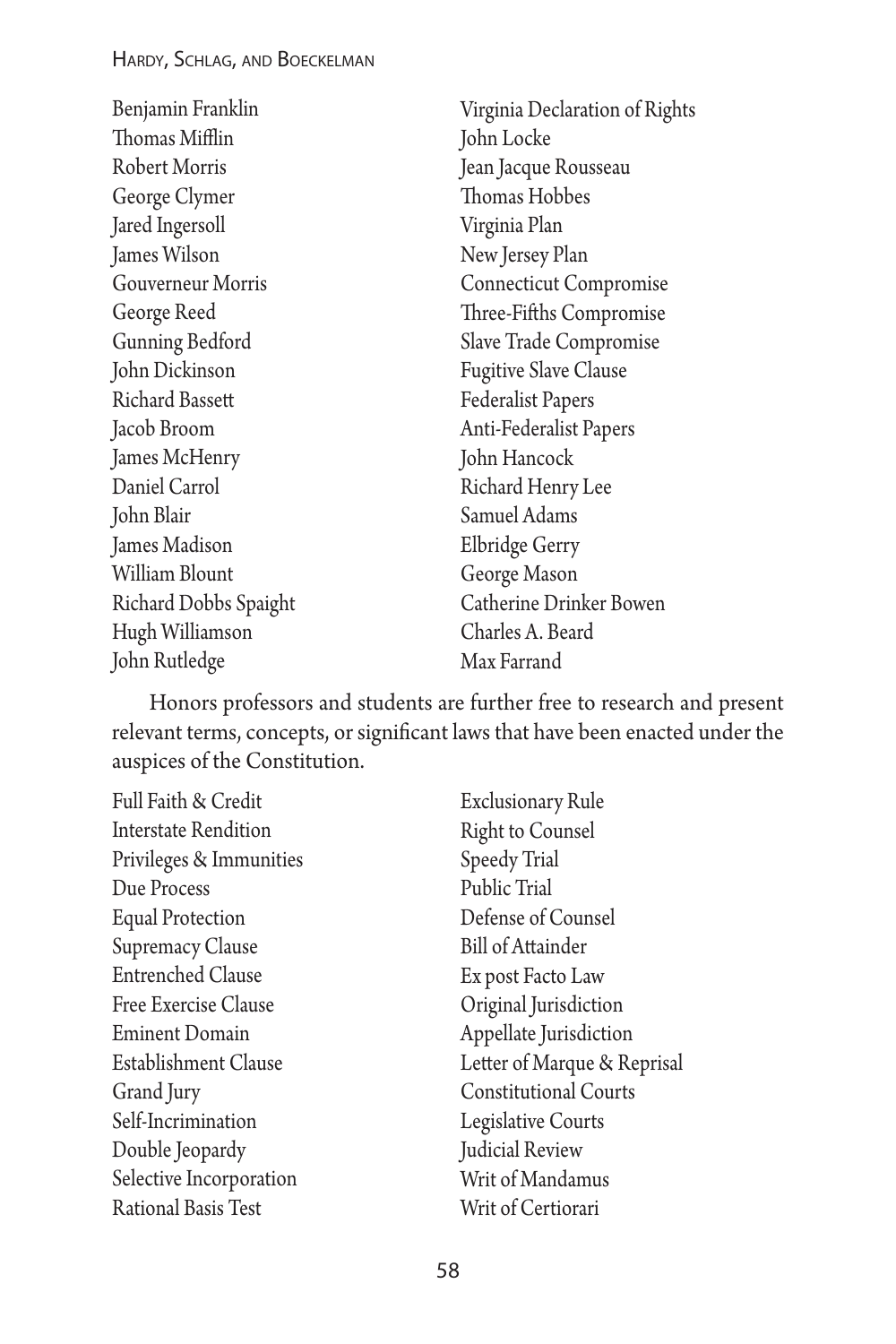Fundamental Rights Test Suspect Classification Test Ordinary Scrutiny Heightened Scrutiny Strict Scrutiny Cruel and Unusual Punishment Excessive Bail or Fines Enumerated Powers Implied Powers Denied Powers Reserve Powers Inherent Powers Probable Cause Search Warrant

Treason Impeachment Immigration Naturalization Social Security Act of 1935 Fair Labor Standards Act of 1937 Civil Rights Act of 1964 Voting Rights Act of 1965 Housing Rights Act of 1968 Title IX of Education Amendments Act of 1972 Violence Against Women Act of 1993 Religious Freedom Restoration Act of 1993

## **Panel Discussion and Public Commentary**

The second component of our Constitution Day consists of a panel discussion on the topics at hand. Panelists consist of professors, attorneys, administrators, community leaders, and governmental practitioners from all levels of government. We are also mindful to make the panel a blend of women and men from diverse backgrounds, viewpoints, and constituency groups. This diversity of discussants ensures that students will encounter a variety of perspectives on the Constitution, including those that are critical. We normally reserve the panel discussion for the lunch hour to attract as many students, faculty, staff, and members of the public as possible. We also have found it best to hold the panel discussion in close proximity to the poster presentations as a way of dovetailing with and reinforcing the students' research posters. Each panelist is asked to address questions relating to the year's theme.

Ideally, each panelist should confine his or her remarks to ten minutes to allow for questions and comments from the audience. Finally, to draw attention to the event, we issue press releases, invite classes that are scheduled at the same time to attend, and encourage professors to give in-course or extra points for attending or participating in the event. The honors college staff assists with the logistics and maintains records of participation and attendance for participating classes.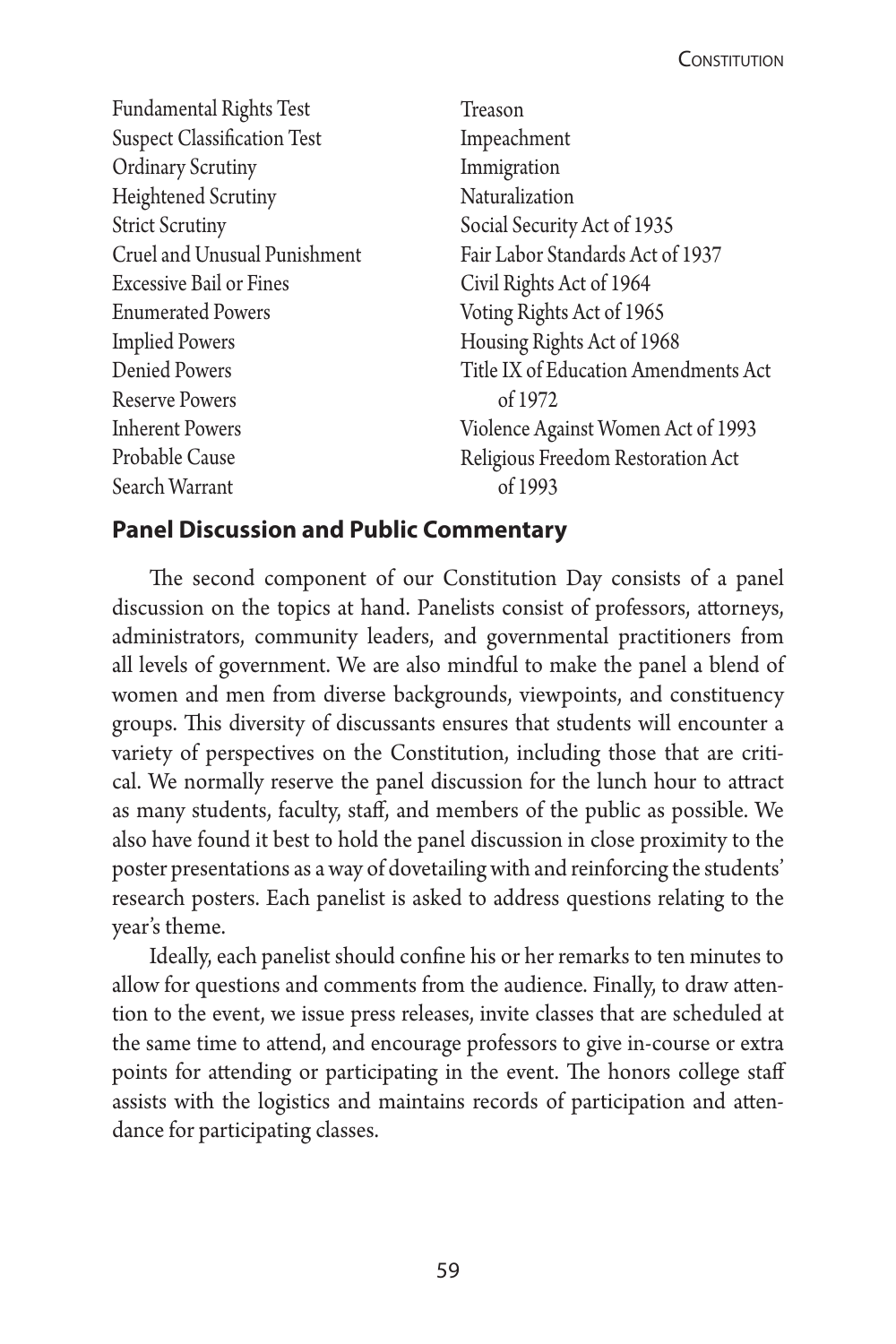# **Historical Research and Documents posted on the Honors College Webpage**

To help educate students about the history and backdrop of the U.S. Constitution, the Centennial Honors College posts a series of documents created by Richard J. Hardy on its website. The following are examples of such documents:

- 1. a timetable and explanation of "Important Dates in U.S. Constitutional History,"
- 2. a list of intriguing, little known "Constitutional Facts,"
- 3. a list of "Famous Quotations" about the U.S. Constitution,
- 4. many questions that "Test Your Knowledge of Constitutional History,"
- 5. a discussion of "Constitutional Change Through Amendments," "Constitutional Change Through Custom and Usage," and "Constitutional Change Through Supreme Court Rulings,"
- 6. a comprehensive list of annotated Supreme Court rulings that have had a major impact on the constitutional development and civil rights and liberties, and
- 7. a bibliography of great books on the history and analyses of the U.S. Constitution.

These documents can be found on the Centennial Honors College's website at [<http://www.wiu.edu/centennial\\_honors\\_college/constitution](http://www.wiu.edu/centennial_honors_college/constitution)>.

# **Video Recordings and Public Broadcasts**

Finally, with the assistance of Western Illinois University's public television station, WIUTV, the Centennial Honors College televises and records the panel discussions, enabling students, faculty, and members of the public who cannot attend the event to view it at their convenience since the event is rebroadcast throughout the year. The broadcasts are also made available to middle schools and high schools throughout the state and region to help those institutions comply with the federal mandate to celebrate Constitution Day. This exposure and the educational materials provide a way to showcase our university and promote the Centennial Honors College.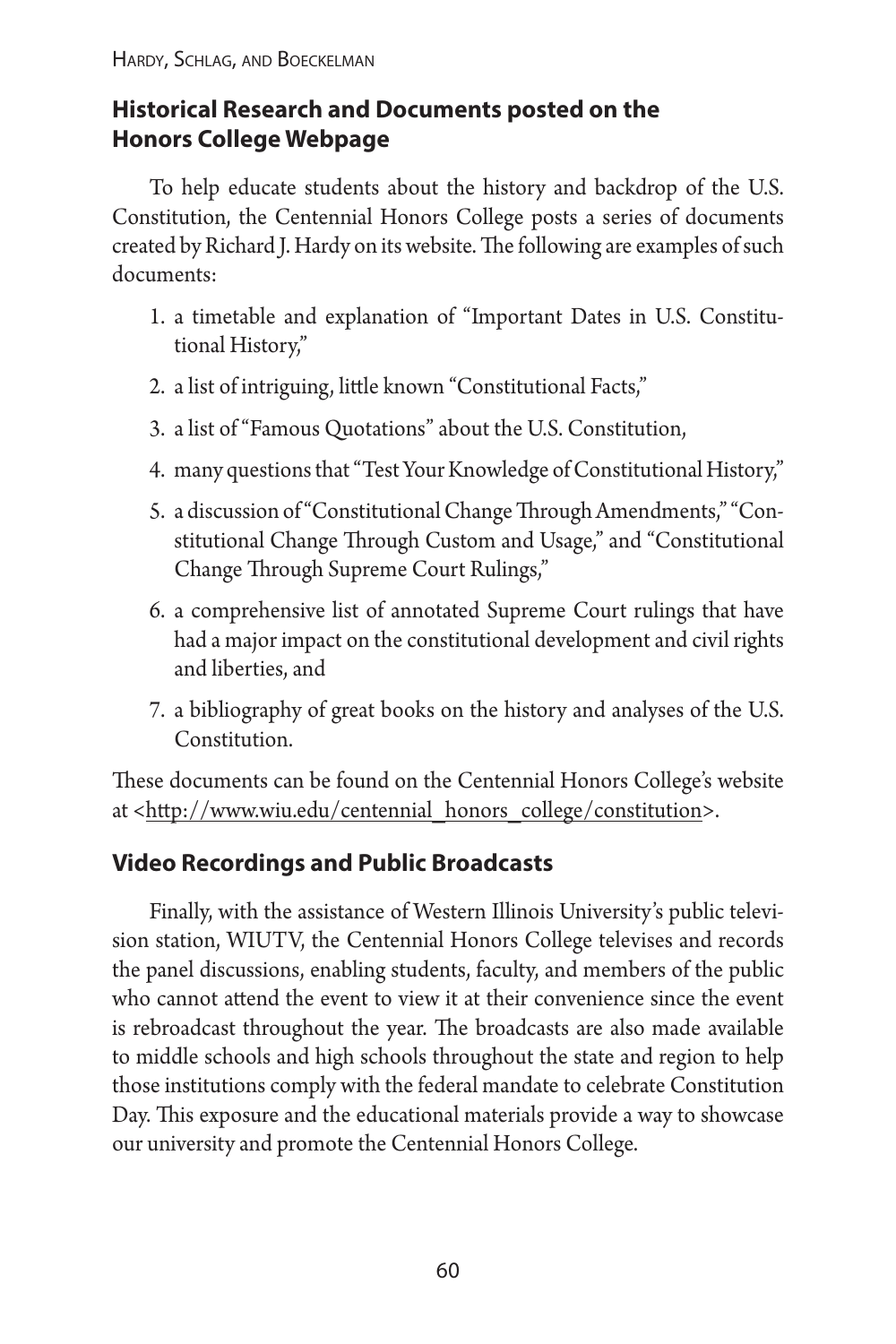CONSTITUTION

### **summary**

In an age of increasing political, ideological, racial, ethnic, and cultural polarization, Americans need to remember what we have in common. One major common tie is the United States Constitution, the oldest continuing nation-state constitution in the world. This document provides the undergirding for our legal and governing systems. Unfortunately, many Americans are largely ignorant or misinformed about the history, function, and provision of the Constitution even though today all educational institutions receiving federal funding are required by federal law to celebrate the U.S. Constitution on or near September 17 annually. The law, however, allows institutions considerable latitude in satisfying the mandate. Some institutions take the directive seriously while others appear to offer symbolic compliance.

We believe the study of the U.S. Constitution is worthy of developing a systematic approach to encouraging careful consideration, thoughtful examination, and meaningful activities. We also believe that honors colleges and honors programs throughout the United States can lead the way in implementing strategies to enhance students' understanding and appreciation of the strengths as well as the weaknesses of this seminal document. We hope to have provided a springboard for other honors colleges and program to develop their own Constitution Day observances. We have found that student research posters, coupled with panel discussions and provision of basic information relevant to current events, provide efficacious methods to promote learning about the Constitution. More specifically, Constitution Day posters are an effective way for students to explore our legal history, learn how to present their findings, articulate their ideas, build confidence, inspire further research, and work collaboratively with their faculty and peers.

### **references**

- American Association of State Colleges and Universities. "It Takes More than a Major: Employer Priorities for College Learning and Student Success." 99 (2). 2013. [<https://www.aacu.org/publications-research/periodicals/it](https://www.aacu.org/publications-research/periodicals/it-takes-more-major-employer-priorities-college-learning-and)[takes-more-major-employer-priorities-college-learning-and>](https://www.aacu.org/publications-research/periodicals/it-takes-more-major-employer-priorities-college-learning-and)
- American Democracy Project. "What ADP Campuses Do on Constitution Day." 2013. <[https://adpaascu.wordpress.com/2013/09/16/what-adp](https://adpaascu.wordpress.com/2013/09/16/what-adp-campuses-do-on-constitution-day)[campuses-do-on-constitution-day>](https://adpaascu.wordpress.com/2013/09/16/what-adp-campuses-do-on-constitution-day), March 19, 2021.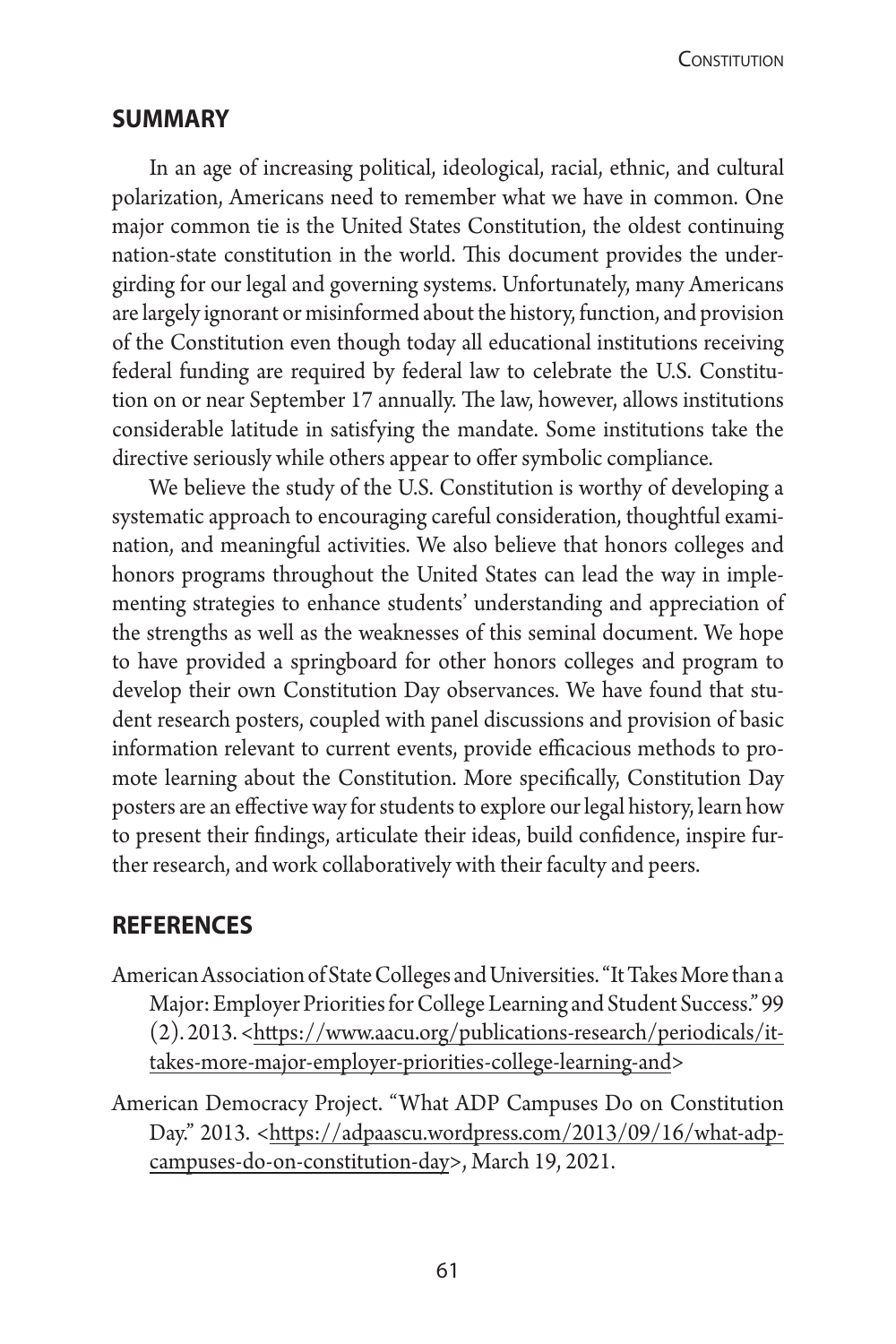- "Americans are Poorly Informed about Basic Constitutional Provisions." *Annual Annenberg Foundation Constitution Day Civics Survey*, Annenberg Public Policy Center, University of Pennsylvania, September 12, 2017. [<https://www.annenbergpublicpolicycenter.org/americans-are-poorly](https://www.annenbergpublicpolicycenter.org/americans-are-poorly-informed-about-basic-constitutional-provisions)[informed-about-basic-constitutional-provisions](https://www.annenbergpublicpolicycenter.org/americans-are-poorly-informed-about-basic-constitutional-provisions)>
- Bailey, Pete. "An Essential Guide to Civics Education in the United States Today," June 23, 2020. [<https://populationeducation.org/an-essential](https://populationeducation.org/an-essential-guide-to-civics-education-in-the-united-states-today)[guide-to-civics-education-in-the-united-states-today](https://populationeducation.org/an-essential-guide-to-civics-education-in-the-united-states-today)>
- Barnhardt, Cassie, Jessica Sheets, and Kira Pasquesi. "You Expect *What*: Students' Perceptions as Resources in Acquiring Commitments and Capacities for Civic Engagement." 2015. <[https://link.springer.com/article/](https://link.springer.com/article/10.1007/s11162-014-9361-8) [10.1007/s11162-014-9361-8](https://link.springer.com/article/10.1007/s11162-014-9361-8)>
- Colby, Anne, et al. *Educating Citizens: Preparing America's Undergraduates for Lives of Moral and Civic Responsibility*. San Francisco: Jossey-Bass, 2003.
- Flanagan, Constance, and Peter Levine. "Civic Engagement and the Transition to Adulthood." *Future Child* 1 (2010): 159–79.
- Fouse, David. "A Republic, If You Can Keep It: The Education Every Student Really Needs." *National Review*, March 21, 2017.
- Naseem, Sava. "How Much U.S. History Do Americans Actually Know? Less Than You Think." *Smithsonian Magazine*, May 28, 2015.
- Peter, Laurence J. *Peter's Quotations: Ideas for our Time*. Quill, 1977, p. 173.
- "Poll: Americans' Knowledge of Government, History in 'Crisis.'" *VOA News*, January 19, 2016. <[https://www.voanews.com/a/mht-americans-know](https://www.voanews.com/a/mht-americans-knowledge-of-government-history-in-crisis-acta/3153123.html) [ledge-of-government-history-in-crisis-acta/3153123.html>](https://www.voanews.com/a/mht-americans-knowledge-of-government-history-in-crisis-acta/3153123.html)
- Riccards, Patrick. "Woodrow Wilson Foundation Finds Only One State Can Pass U.S. Citizenship Exam." Woodrow Wilson National Fellowship Foundation. <[https://www.realclearpublicaffairs.com/public\\_affairs/2020/](https://www.realclearpublicaffairs.com/public_affairs/2020/05/27/woodrow_wilson_foundation_finds_only_one_state_can_pass_us_citizenship_exam_494368.html)  $05/27/woodrow$  wilson foundation finds only one state can pass us citizenship exam 494368.html>
- Rosen, James. "Most Americans Don't Know What's in the Constitution: A Crisis of Civic Education." *CBS News Report*, January 19, 2021.
- Stauss, Valerie. "Many Americans Know Nothing About Their Government." *The Washington Post*, September 27, 2016.